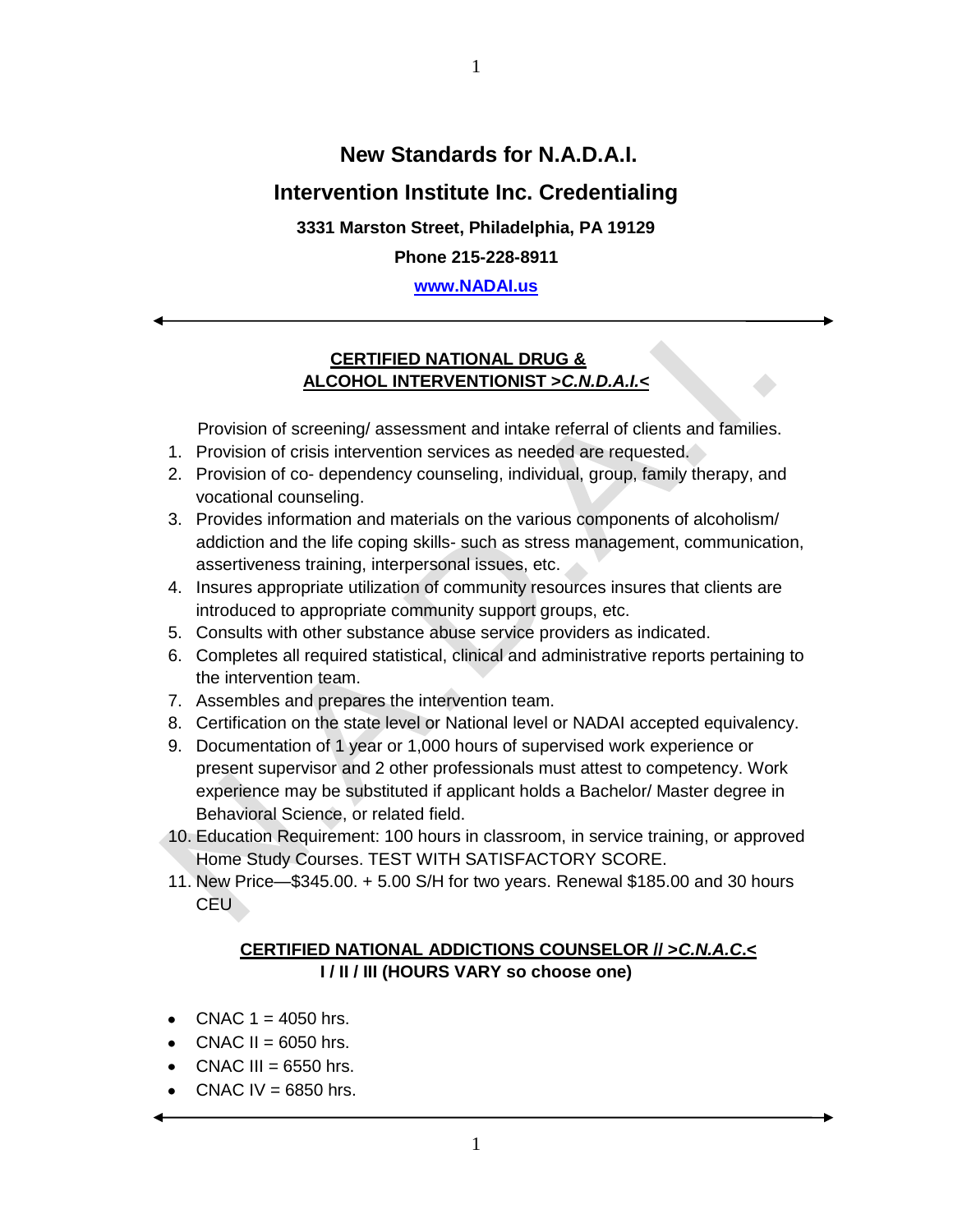- 1. Provision of screening/ assessment, intake or referral of clients /families, intervention.
- 2. Provision of co-dependency counseling, individual, group& family therapy. c) Provides information and materials on the various components of family stability and life coping skills such as stress management, communication, assertiveness, and interpersonal issues.
- 3. Insures appropriate utilization of community resources; insures that clients are introduced to appropriate community support groups, etc.
- 4. Consults with other crisis service providers and providers as indicated.
- 5. Completes all required statistical, clinical, and administrative reports.
- 6. Coordinates referrals from in and out to community alcoholism/ substance abuse service providers and/ or other agencies/ service providers as indicated.
- 7. Provides follow- up on an outpatient basis.
- 8. Maintains communications according to federal, state, and center confidentiality guidelines.
- 9. Develops and maintains working knowledge of 12 step based self- help organizations.
- 10. Provides consultation and case management.
- 11. Certification on the State level or National level or NADAI accepted equivalency.

Documentation of 300 hours of educational training and three years or 3000 hours of 51 percent of the time work/documented volunteer experience, if applicant has Bachelor level education in related fields. For those not having minimum bachelor level or masters level education that can be verified the new NADAI requirements starting Oct.1, 2010, will be 6000 hours and one year to come into compliance with NADAI approved education. Those being recertified can elect to renew early and they will not loose any additional time on their certification. Renewals must be done at least 3 weeks before renewal dates expire.

These professionals must come into full compliance with at least a Bachelor level education by Oct. 14, 2010. These requirements are to assure that NADAI is in sync with the other certification bodies, and will be strictly enforced. Those who do not have full hours required may apply for **Associate Level I**, which requires 100 hours of education and one-year work/ volunteer experience. Associate Level II, which requires 2,000 hours of supervised work/ volunteer experience and 200 hours of education. Associate Applicants have one year and one month to advance from one level to the next level. **National Certified Counselor Assistant 1 (NCCAI) must be supervised when counseling, have 1 year experience paid or volunteer, and 100 hrs minimum educational hours trainings, in services, etc**

### **CERTIFIED ADDICTIONS COUNSELOR // >***C.A.C***.< I / II / III (HOURS VARY so choose one)**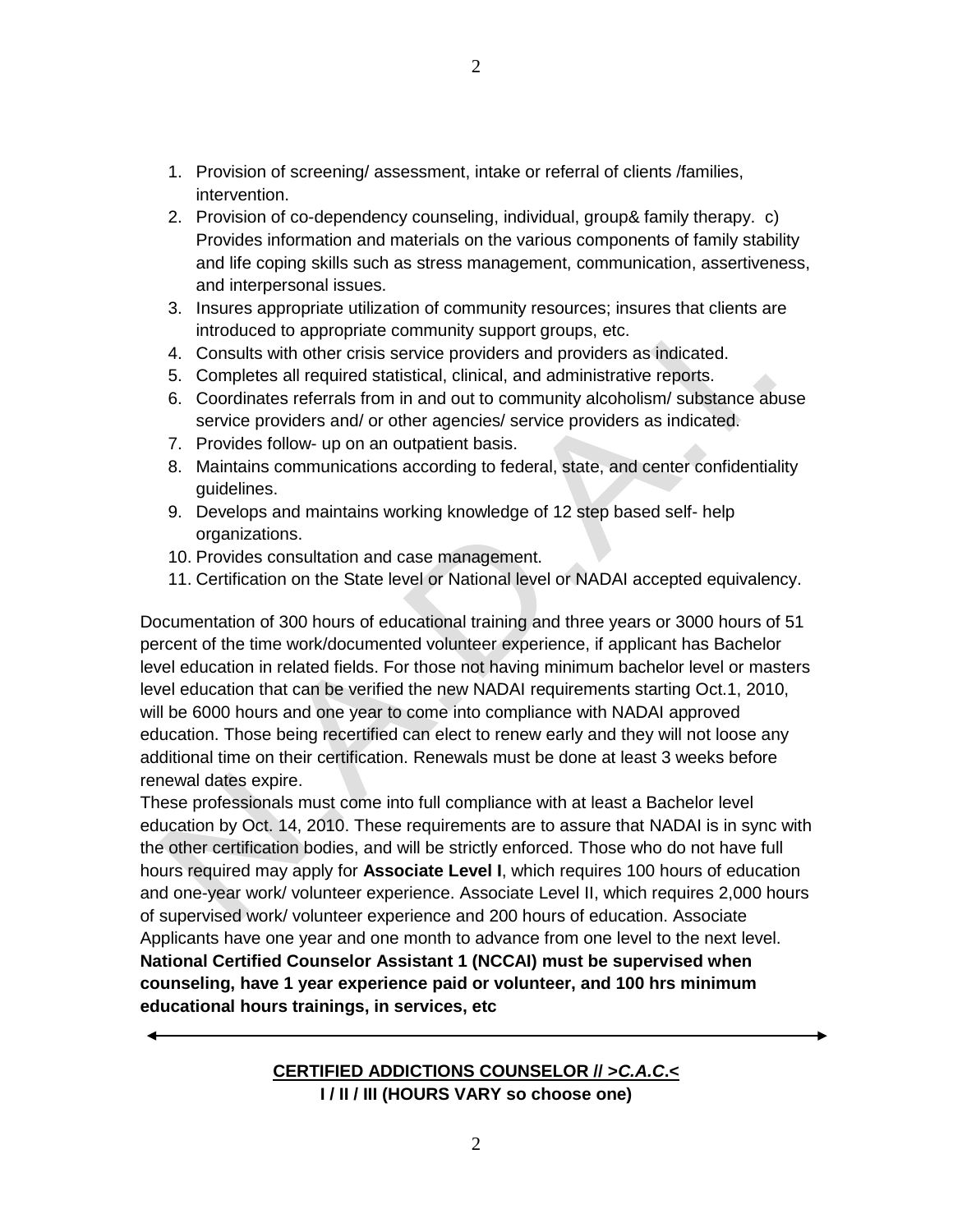- $\bullet$  CAC 1 = 4000 hrs.
- $\bullet$  CAC II = 6000 hrs.
- $\bullet$  CAC III = 6300 hrs.
- $\bullet$  CAC IV = 6500 hrs.
- 1. Provision of screening/ assessment, intake or referral of clients /families, intervention.
- 2. Provision of co-dependency counseling, individual, group& family therapy. c) Provides information and materials on the various components of family stability and life coping skills such as stress management, communication, assertiveness, and interpersonal issues.
- 3. Insures appropriate utilization of community resources; insures that clients are introduced to appropriate community support groups, etc.
- 4. Consults with other crisis service providers and providers as indicated.
- 5. Completes all required statistical, clinical, and administrative reports.
- 6. Coordinates referrals from in and out to community alcoholism/ substance abuse service providers and/ or other agencies/ service providers as indicated.
- 7. Provides follow- up on an outpatient basis.
- 8. Maintains communications according to federal, state, and center confidentiality guidelines.
- 9. Develops and maintains working knowledge of 12 step based self- help organizations.
- 10. Provides consultation and case management.
- 11. Certification on the State level or National level or NADAI accepted equivalency.

Documentation of 325 hours of educational training and three years or 3050 hours of 51 percent of the time work/documented volunteer work experience, if applicant has Bachelor level education in related fields. For those not having minimum bachelor level or masters level education that can be verified the new NADAI requirements starting Oct.13 2006, will be 6000 hours and one year to come into compliance with NADAI approved education. Those being recertified can elect to renew early and they will not loose any additional time on their certification. Renewals must be done at least 3 weeks before renewal dates expire.

These professionals must come into full compliance with at least a Bachelor level education by Oct. 14, 2010. These requirements are to assure that NADAI is in sync with the other certification bodies, and will be strictly enforced. Those who do not have full hours required may apply for **Associate Level I**, which requires 100 hours of education and one-year work/ volunteer experience. Associate Level II, which requires 2,000 hours of supervised work/ volunteer experience and 200 hours of education. Associate Applicants have one year and one month to advance from one level to the next level. **Certified Counselor Assistant 1 (CCAI) must be supervised when counseling, have**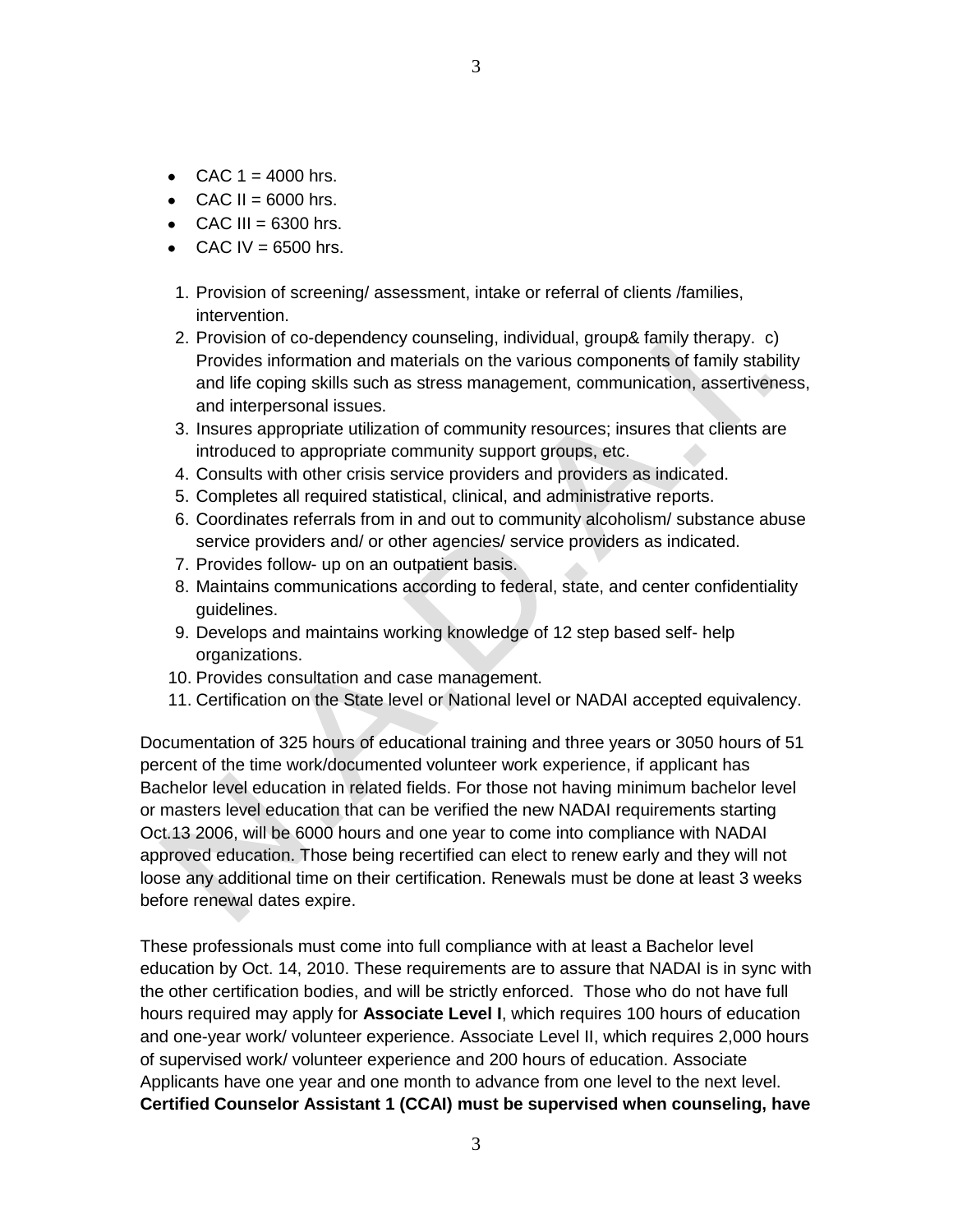**1 year experience paid or volunteer, and 100 hrs minimum educational hours trainings, in services, etc.**

# **CERTIFIED ADDICTIONS THERAPIST >***C.A.T.<* **I / II / III / IV (HOURS VARY so choose one)**

Copy of a bachelor's degree, or other degrees or other certification or Transcripts (need not be official) from an institution of higher learning. We honor other certification board's issuances.

Documentation of current national/ state certification/licensure as a counselor/ registration-- preferred but not necessary. NADAI acceptable equivalency is another option.

- $\bullet$  C.A.T. I = 1500 hours of 51 percent of time, supervised experience as a drug and alcohol abuse counselor, interventionist, prevention specialist, etc.
- $\bullet$  C.A.T. II = 2000 hours.
- $\bullet$  C.A.T. III = 2300 hours and
- $\bullet$  C.A.T. IV = 2500 Hours

Written verification of competency in all skill groups verified by a supervisor or other health care professionals who have personally observed the candidate's alcohol and/or drug abuse counseling, etc. work.

EDUCATIONAL Documentation --- of 300 clock hours for C.A.T. 400 hours for C.A.T. II. 500 Hours for C.A.T. III, hours of education and training in alcoholism and drug abuse or related counseling subjects. In-service training accepted. Included in the total must be 6 contact hours of ethics training and 6 contact hours of HIV/AIDS training. (May request a temporary waiver for HIV or ethics training.)

# **CERTIFIED MASTER ADDICTIONS COUNSELOR** *>C.M.A.C***.< I / II / III / IV (HOURS VARY so choose one)**

- $\bullet$  CMAC I = 4,250 hours of experience in which 51 percent of the time was under supervision for CMAC.
- CMAC II =  $3,500$  Hours
- $\bullet$  CMAC III = 4000 Hours
- $\bullet$  CMAC IV = 4500 Hours

4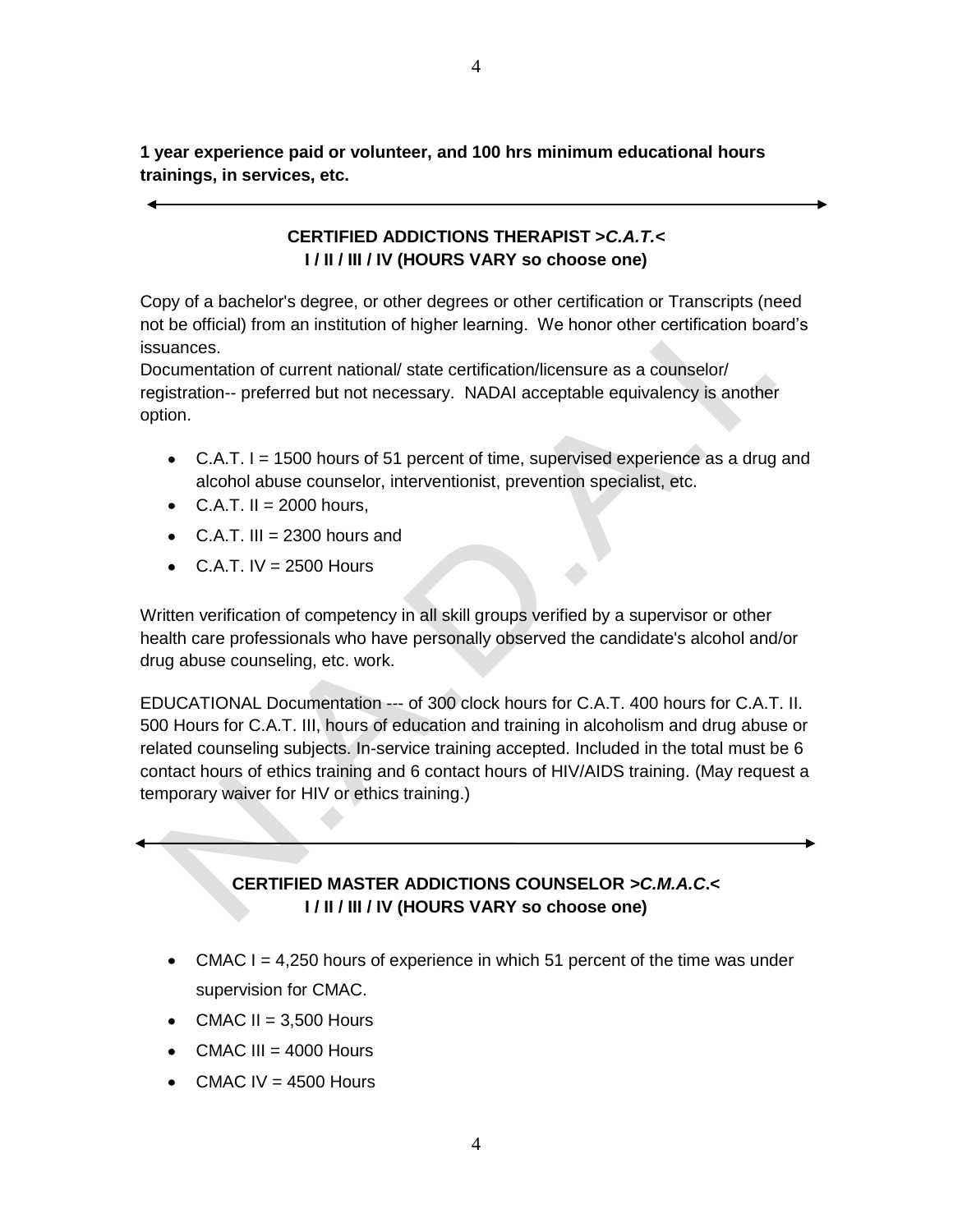Documentation of 320 hours of education and training in alcoholism and drug abuse or related counseling subjects. Included in the total must be 6 hours of ethics training and 6 hours of HIV/AIDS training for CMAC, 370 hours for CMACII, 470 Hours for CMACIII, 500 Hours For CMACIV. May request a temporary 2-month waiver for HIV or ethics training. Payment of non-refundable application/ certification review fee. *Processing* Fee for this credential is \$340.00.plus \$5.00 s/h for a 2-year certification.

**Those having a bachelor degree may deduct 400 hours from work requirement and 40 hours from educational requirement. Master degree deducts 900 hours from the work requirement and 90 hours from educational requirement. Those have Doctorate degree deduct 2000 from work requirement and 200 hours from the educational development. The same deduction if you are an M.D. or RN or licensed social worker.**

#### **CERTIFIED ANGER MANAGEMENT THERAPIST >***C.A.M.T.<*

50 contact in class or distance training or internet classroom training education hours and 50 professional development hours (Research or homework associated with the educational training.) These hours may be taken as Internet online training) 2 letters of reference from co-workers and supervisor.

#### **CERTIFIED STRESS MANAGEMENT THERAPIST >***C.S.M.T.<*

50 contact in class or distance training or Internet classroom training education hours and 50 professional development hours (Research or homework associated with the educational training.) These hours may be taken as Internet online training) 2 letters of reference from co-workers and supervisor.

#### **CERTIFIED WELLNESS and FITNESS MANAGEMENT THERAPIST**

60 contact hours in class, distance training, or Internet classroom training. 40 Professional development hours (Research and homework). 3 letters of reference from professionals attesting to your competency and involvement in the field and / or related fields.

Requirements: A demonstrated expertise in assisting clients to help raise the quality or state of being in mind and body as a result of deliberate effort and goal. Demonstrated healthcare that emphasizes preventing frequent illness and prolonging life as well as reducing stress.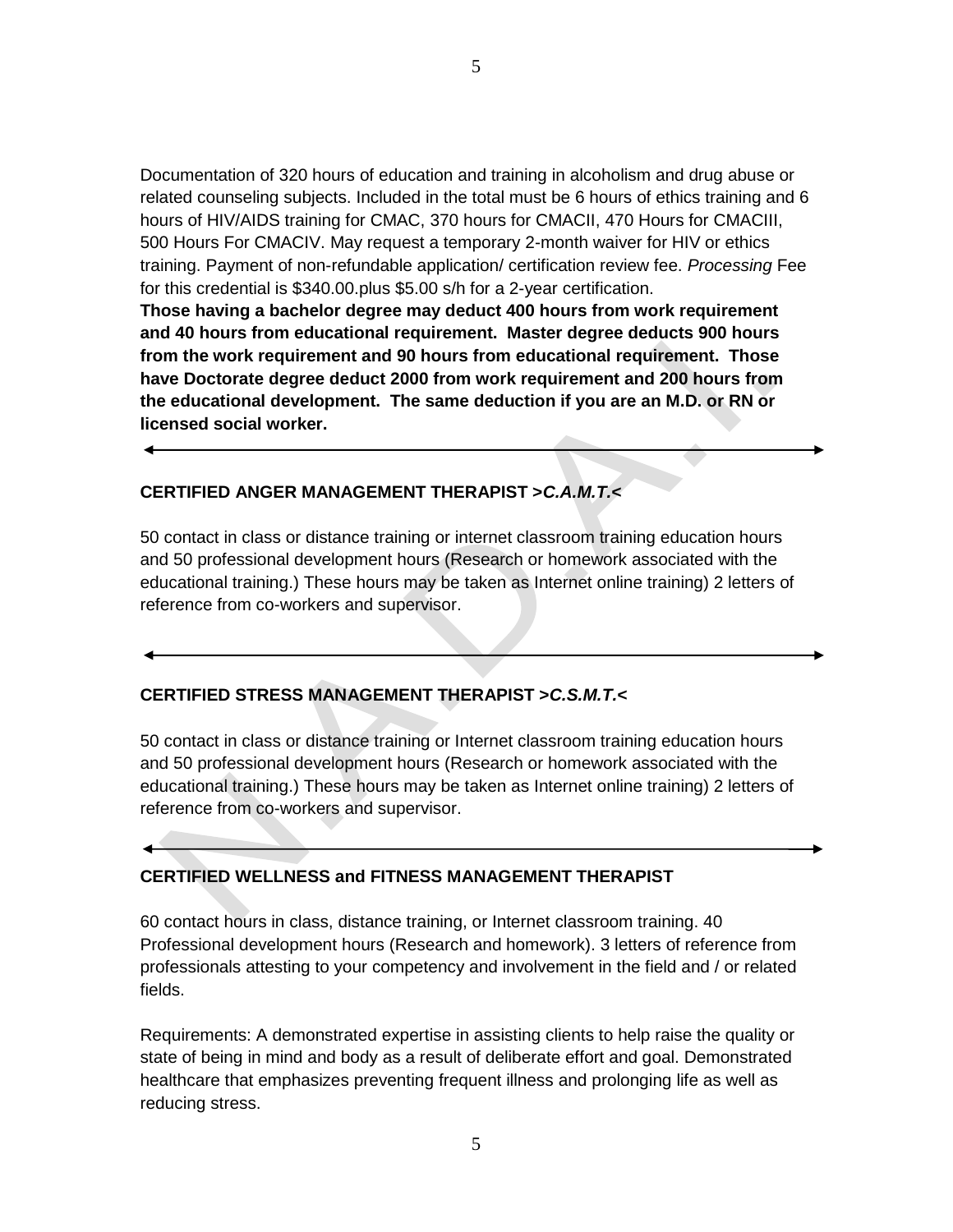Oral interview with T.E. Edwards Foundation President, Terrence Edwards or his appointed representative. Final certification and testing to be done by N.A.D.A.I.

#### **CERTIFIED GRIEF THERAPIST >***C.G.T.<*

50 in- class or distance training or Internet classroom training education hours and 50 professional development hours (Research or homework associated with the educational training.) These hours may be taken as Internet online training) 2 letters of reference from co-workers and supervisor.

# **CERTIFIED CRISIS AND DISASTER THERAPIST >***C.C.D.T.<*

60 in class or distance training or Internet classroom training education hours and 50 professional development hours (Research or homework associated with the educational training.) These hours may be taken as Internet online training) 2 letters of reference from co-workers and supervisor.

# **CERTIFIED DOMESTIC VIOLENCE THERAPIST >C.D.V.T.< 1**

60 contact in class or distance training or Internet classroom training education hours and 50 professional development hours (Research or homework associated with the educational training.) These hours may be taken as Internet online training) 2 letters of reference from co-workers and supervisor.

# **CERTIFIED DUAL DIAGNOSIS CLINICIAN >***C.D.D.C.<*

Clinical duties will be directed towards the achievement of conducting assessments, providing clinical consultation to staff...documenting findings of intensive evaluations and client progress. Finding and maintaining contact with community resources for after care, and providing comprehensive discharge summaries. Provide out patient psychotherapeutic and educational groups for clients and their family, as well as provide clinical supervision. All clinicians are expected to serve as active members of the interdisciplinary team.

Professional Requirements Education must be a graduate of social work, human relations, or equivalent acceptable training At least 150 hours of clinical dependency & mental health related in - services or workshops, lectures.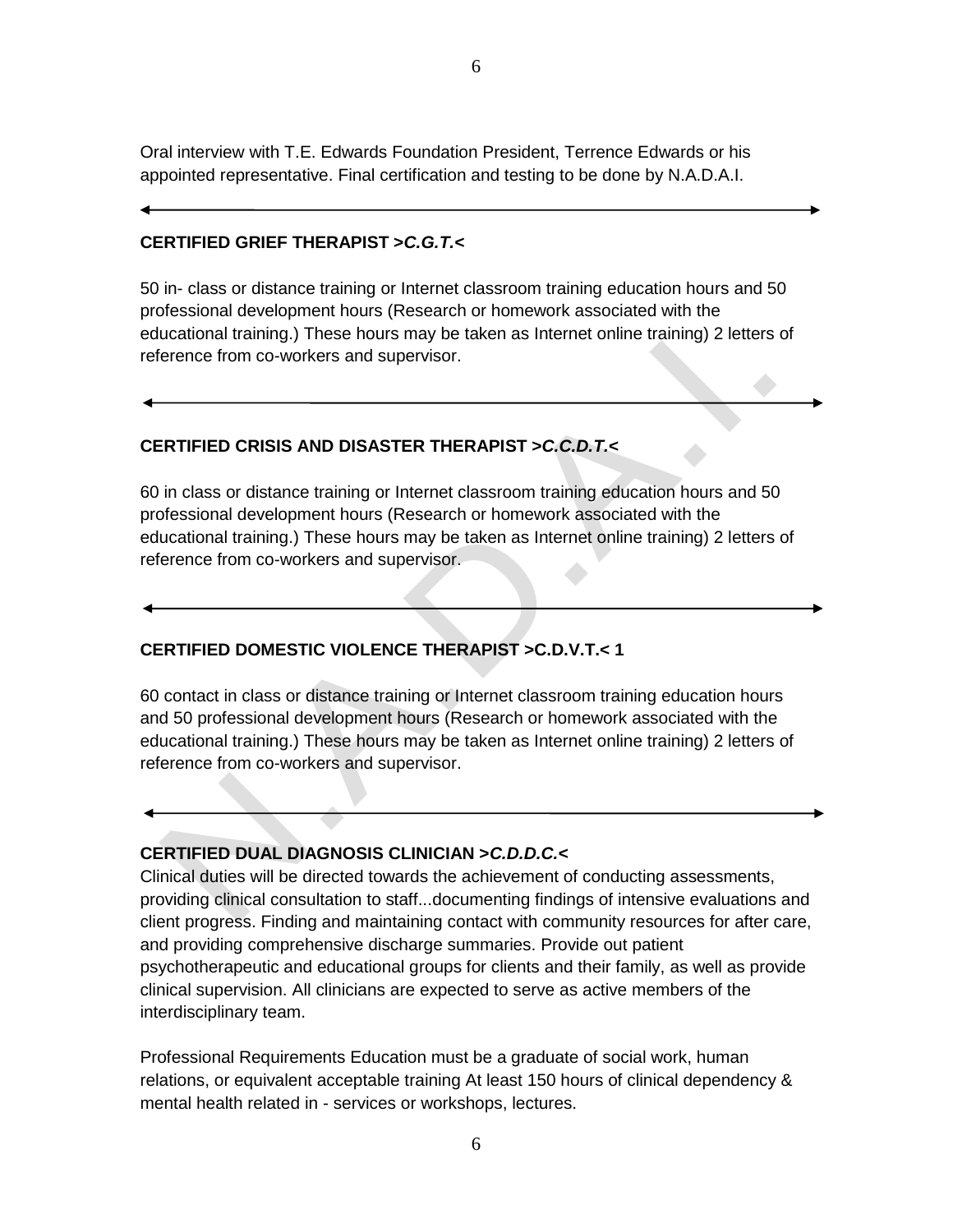Possession of C.A.C.S. // C.A.C. // M.A.C. // C.M.A.C. // A.A.C. II // A.A.C.S. II MENTAL HEALTH CONSELOR /Family Therapist /Interventionist **or acceptable equivalency**. Minimum of 2,000 hours (51 percent supervised in the field volunteer or paid experience. 2 letters of reference from supervisor or co-workers. Acceptable equivalent will be 2 years work as documented volunteer /work experience in the field of mental health and or substance abuse. Or acceptable experiential

# **CERTIFIED CLINICAL SUPERVISOR >***C.C.S.<*

Clinical Supervision is a specific aspect of staff development that deals with clinical skills and competency required of professionals providing therapy. The format for supervision is commonly one to one and for small groups on a regular basis. Methods for review often include case review and discussion, utilizing direct observation of clinical work of counselors, interventionists, and family therapists, ECT. -- Standards:

Certification as an A.O.D.A. // N.C.A.C. // C.C.J.S. // C.A.C. // C.N.F.S.// M.A.C.// C.M.A.C. **or other NADAI acceptable certifications.**

Documentation of 4 years of counseling, intervention, prevention, etc. experience.

Verification of three years of clinical supervisory experience in the field must include the provision of 100 contact hours of face-to-face clinical supervision. Verification of 40 hours of didactic training in clinical supervision. This must include training in each of the following areas:

- 1. Assessment Counselor Development
- 2. Administration Evaluation
- 3. Management Professional Responsibilities

# **CERTIFIED MENTAL HEALTH COUNSELOR >***C.M.H.C***.<**

General Duties: Mental Health Counselor contributes to the maintaining of a safe environment.

Job Specific Competencies:

- Assists in maintaining a safe and therapeutic environment per hospital / agency policy.
- Maintains prescribed levels of patient observation, including check, visual obs.
- Conducts safety / environmental checks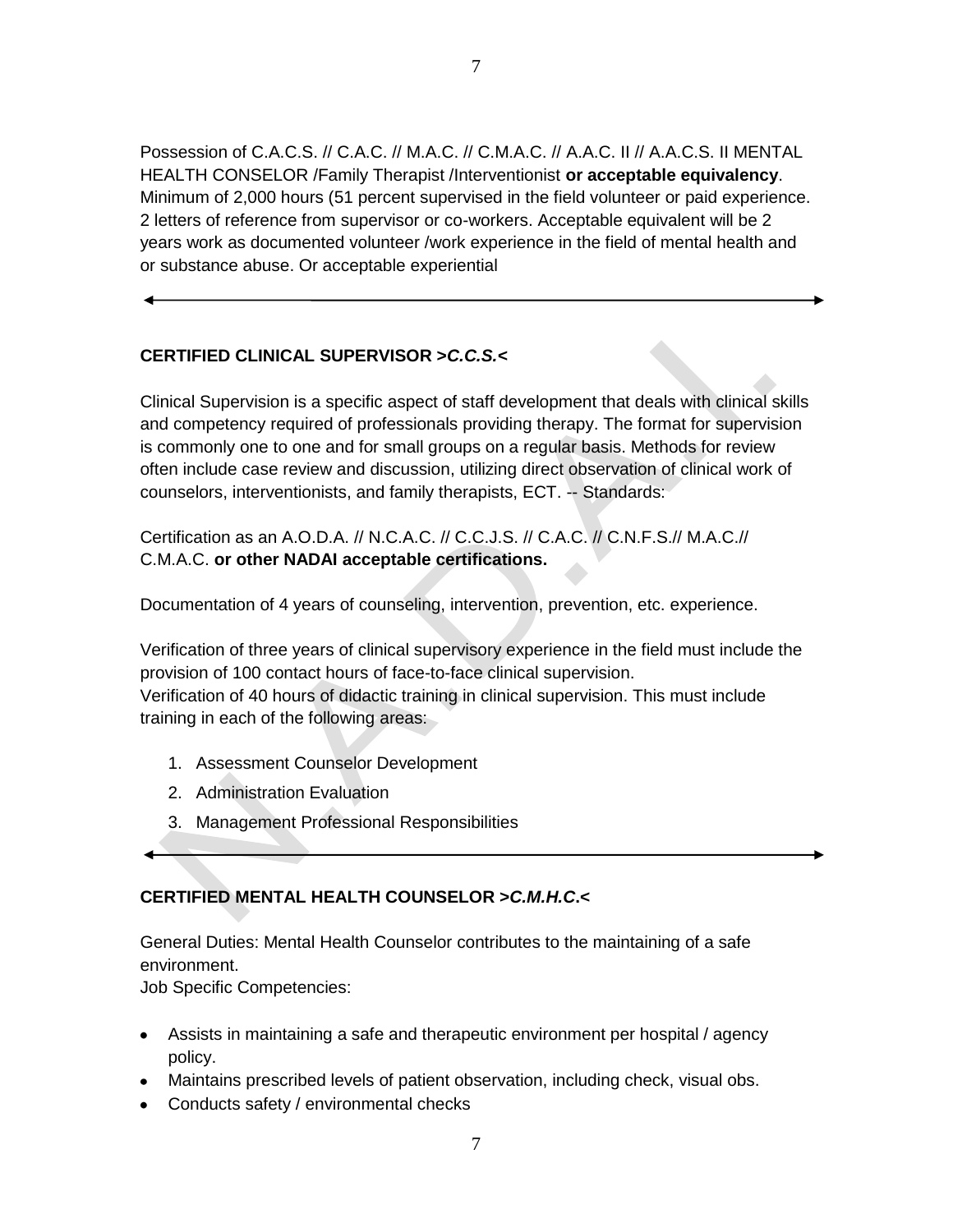- Provides consistent supervision of patients during activities
- Respect cultural differences during all interactions with patients and patient's families.
- Monitor mental status changes.
- Explains all activities to patient / family reports patient's level of understanding to supervisor.
- Employs techniques of behavioral management and utilizes the least restrictive intervention
- Assists in implementing the treatment plan to ensure optimal patient outcomes per policy
- Asst. Mental Health Counselor Requirements: 10 month in field. 60 hours in service training / lectures.

Work Requirement- 2000 hours in field of addiction/mental health/social work/nursing. 300 hours of education.

# **CERTIFIED NATIONAL PREVENTION SPECIALIST** *>C.N.P.S.<*

The Prevention Specialist Profession is a specific area of professional performance dealing with prevention of Alcohol, Tobacco, and Other Drug (ATOD) abuse. A primary purpose of certification for prevention professionals is to ensure adequate knowledge and skill for quality client care. Six Performance Domains of identified core areas of experience/ training have been defined by prevention professionals. These performance domains are:

- 1. Program Coordination
- 2. Education and Training
- 3. Community Organization
- 4. Public Policy
- 5. Professional Growth and Responsibility
- 6. Planning and Evaluation

#### **N.A.D.A.I. REQUIREMENTS:**

- 1. Verification of (1,000 hours) of ATOD prevention-related work experience.
- 2. Verification of 60 contact hours of prevention-specific training.
- 3. Verification of minimum 60-hour practice or supervision in six (6) performance domains (minimum of 10 in each).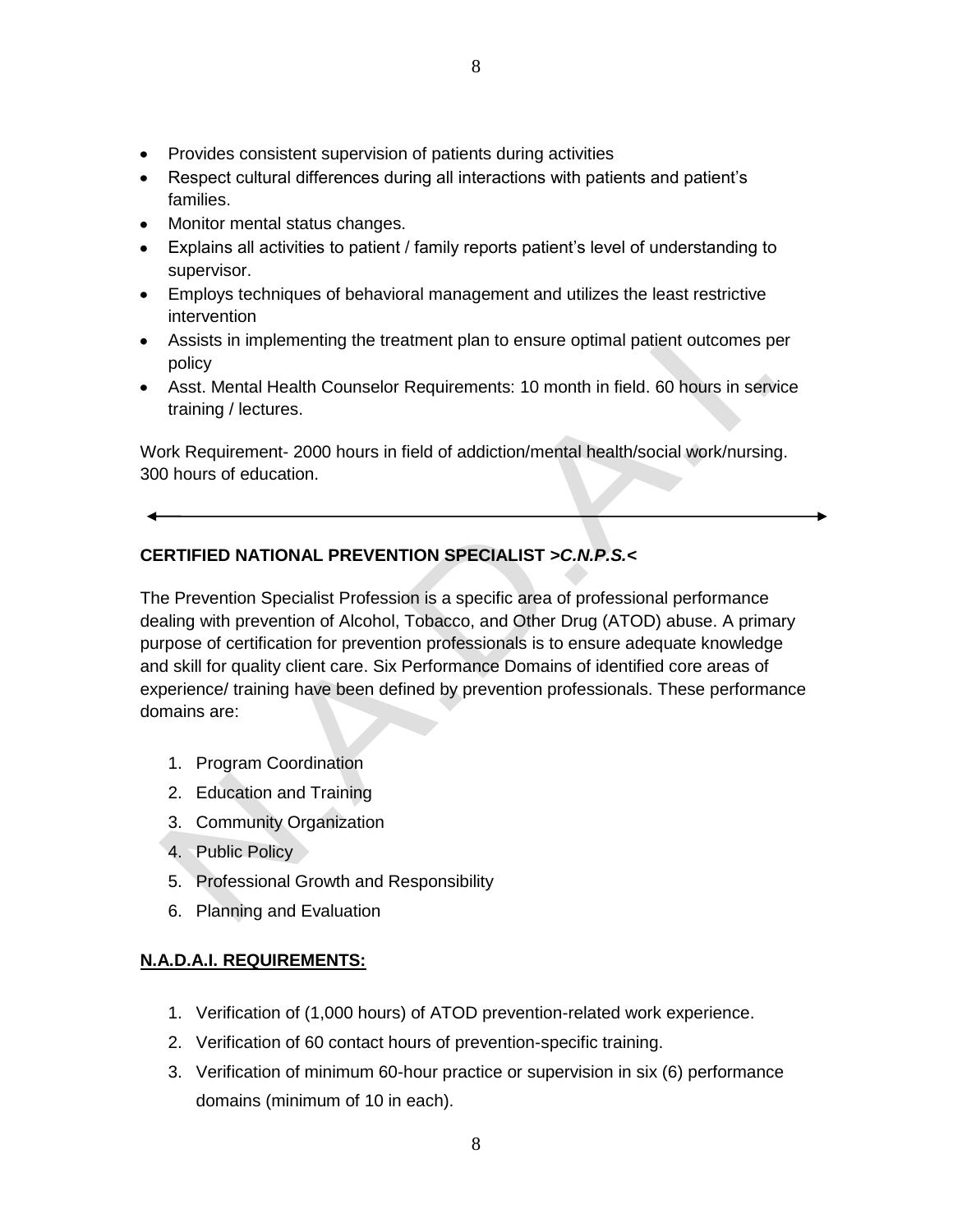#### **CERTIFIED NATIONAL DRUG COUNSELOR SPECIALIST >***C.N.D.C.S.<*

Documentation of 150 hours of education—in-services, workshops, lectures, etc, and minimum 6 mo. documented in the field training with 51 percent of the time supervised. Distance Learning and Internet learning is accepted as long as it is verifiable.

# **CERTIFIED NATIONAL FAMILY CRISIS SPECIALIST/CERTIFIED CHILD AND FAMILY THERAPIST**

Minimum 300 hours education (in-services, lectures, workshops). Minimum one and a half years in the field with supervision 51 percent of the time. Police and Child Abuse clearances, as needed or required.

# **CERTIFIED PASTORAL CHAPLAIN, >***C.P.C.<* **Or >***C.N.P.C.<* **CERTIFIED NATIONAL PASTORAL COUNSELOR (chose ONE)**

Minimum 120 hours of volunteer or paid 51 percent of the time supervision. Applicants must obtain an ecclesiastical endorsement from a faith group, Church, etc.

Education: NADAI acceptable experiential equivalency. This may consist of proof of a course of Chaplaincy completion, or ministry or graduation from Several N.A.D.A.I. sponsored/approved online or distance training courses for Chaplains Possession of a master's degree in divinity or a graduate degree in theological studies…or D.D.

# **CERTIFIED NATIONAL NUTRITION THERAPIST >***C.N.N.T.<* **or CERTIFIED NATIONAL RECOVERY NUTRITION THERAPIST**

The purposes of certification is to protect the health, safety and welfare of the public by requiring highest national/international standards with demonstrated professional competency of professionals practicing in the profession of nutrition, In addition acting to inform as well as assure the practitioner's clients and potential clients that he or she has fully met strict professional requirements and competencies in addition to, and also beyond, acceptable normal studies and/or professional expertise call us for info.

#### **Training hours 50**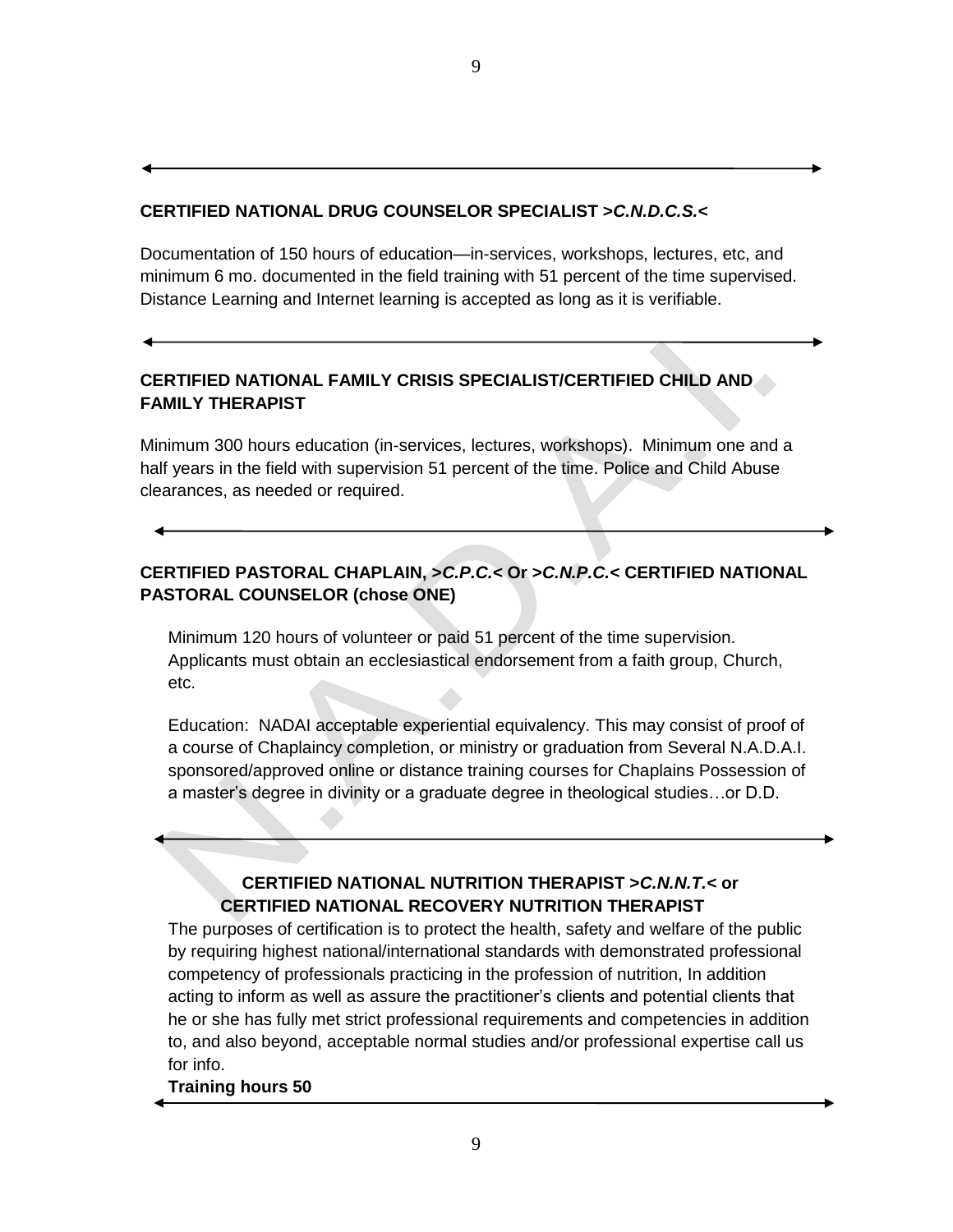# **National Certified Detox Acupuncture Therapist I >N.C.D.A.T**. I**<**

- 90 hours of training (3 onsite two day each sessions/hands on workshops of  $\bullet$ 20 hours and 20 hours of professional development hours (Homework)
- $\bullet$ 20 additional intern hours under supervision
- $\bullet$ Passing of a national Test by NADAI/INTERVENTION INSTITUTE INC.
- Certification is \$368.00 per year with 30 CEU'S NEEDED PER YEAR.

# **National Certified Detox Acupuncture Therapist II >N.C.D.A.T. II<**

- 120 hours of training (4 onsite two day each sessions/hands on workshops of  $\bullet$ 20 hours and 30 hours of professional development hours (Homework)
- 20 additional intern hours under supervision
- Passing of a national Test by NADAI/INTERVENTION INSTITUTE INC.
- Certification is \$368.00 per year with 30 CEU'S NEEDED PER YEAR.

# **Master International Certified Detox Acupuncture Therapist >M.I.C.D.A.T. <**

- 130 hours of training (6 onsite two day each sessions/hands on workshops of 20 hours and 40 hours of professional development hours (Homework)
- 20 additional intern hours under supervision
- Passing of a national Test by NADAI/INTERVENTION INSTITUTE INC.
- Certification is \$398.00 per year with 30 CEU'S NEEDED PER YEAR.
- 

# **Master International Certified Detox Acupuncture Therapist II >M.I.C.D.A.T. II<**

- 160 hours of training (8 onsite two day each sessions/hands on workshops of 20 hours and 60 hours of professional development hours (Homework)
- 20 additional intern hours under supervision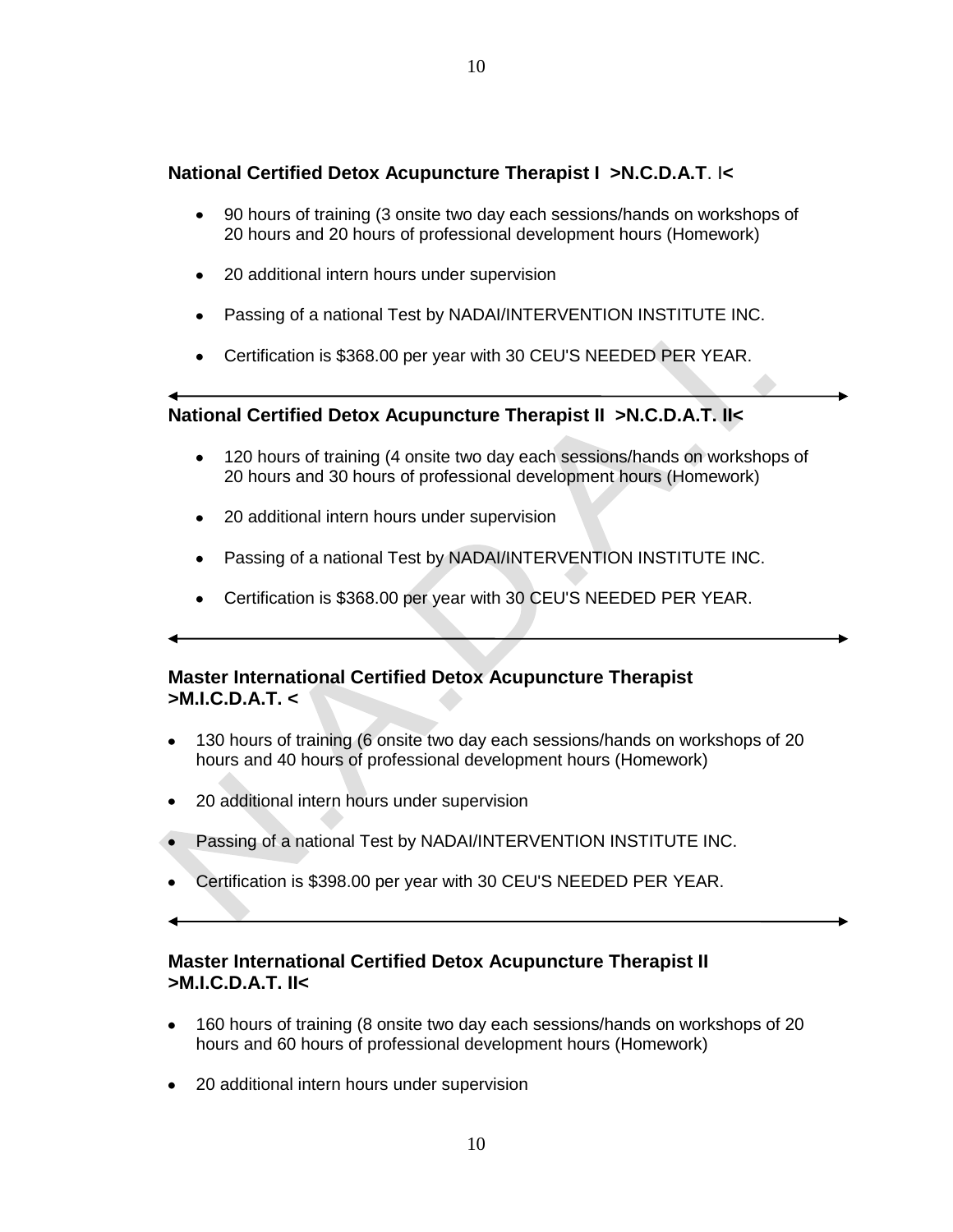- Passing of a national Test by NADAI/INTERVENTION INSTITUTE INC.  $\bullet$
- Certification is \$438.00 per year with 30 CEU'S NEEDED PER YEAR.

### **Certified Master Recovery Coach >C.M.R.C.< Certified Master Recovery Escort >C.M.R.E.<**

- Minimum 2 years experience in drug addiction recovery, eating disorders, sex  $\bullet$ addiction, gambling addiction, chronic enablers/codependency, compulsive spending, etc.
- Must have been a sponsor for 6 months. Limited waiver if requested in  $\bullet$ writing.
- $\bullet$ Demonstrated competency of "12 Step" rule and traditions, or other recovery and self-help programs.
- Proof of liability insurance. Proof of application for insurance accepted but  $\bullet$ actual policy due in 4 weeks of applying.
- Written exam and oral test must be taken.
- Candidates will be given an oral interview to determine statement of  $\bullet$ applicant's modality or beliefs, and completion of applicant's mock treatment and goal plan (short term and long term).

Training course (online): \$30.00 per class; Includes review by instructor for 1.5 hours per week. The course has a total of 8 classes to be completed over 8 weeks.

Other fees: \$29.00 non-refundable registration free. \$98.00 books and manual.

# **CERTIFIED DOCTORATE OF ADDICTIONS CLINICIAN >***C.D.A.C.<*

**5 Programs available:**

**Doctorate Of Intervention >D.O.I.<**

**Doctorate Of Pastoral Counseling >D.O.P.C.<**

**Doctorate Of Counseling >D.OC.<**

**Doctorate of Child and Family Therapy >D.C.F.T<**

**Doctorate of Faith-Based Ministries >D.F.B.M.<**